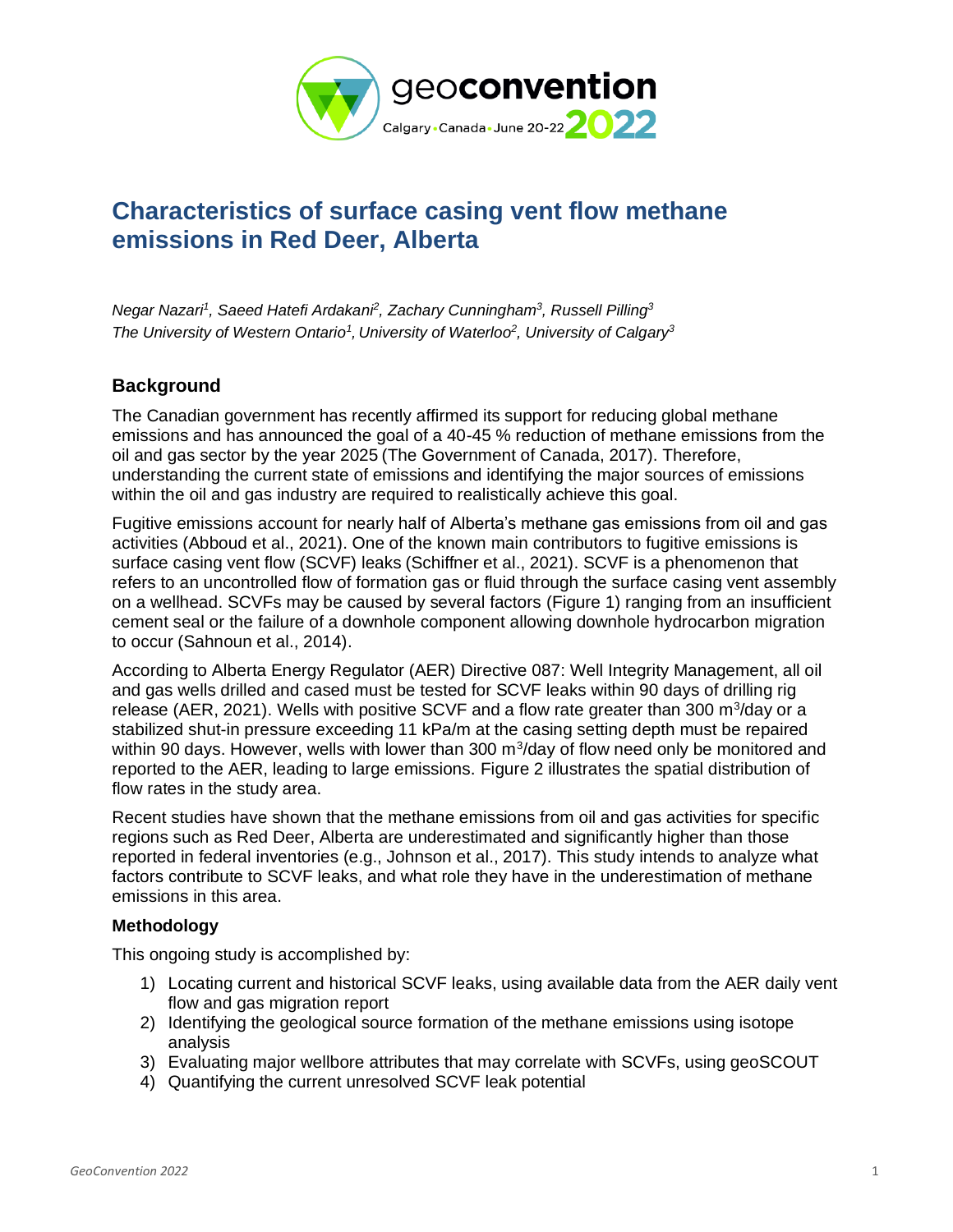

- 5) Suggesting opportunities for prioritizing detection and mitigation of SCVFs in the study area
- 6) Providing insights into possible government and industry mitigation pathways.

To understand which wellbore characteristics are correlated with SCVF occurrences, statistical analyses (e.g., regression, probability density functions, and statistical hypothesis tests) are conducted to understand if the likelihood of a SCVF leak is higher with certain attributes being present in a wellbore. The following data is cross-referenced with SCVF frequency:

#### **Observations**

- Isotope data Isotope analysis data are used from gas samples taken from wellbores that had active SCVFs, enabling an understanding of the depth and formation from which the gas is from. The majority of methane isotope data in the region indicates gas originating from shallow sources.
- Well age older wells are expected to show a higher rate of gas emissions; however, SCVF have not been reported prior to 1995 which may indicate an underestimation of methane emissions from older wells (Watson et al., 2009). Among the wells with a reported SCVF, occurrences of leakage with a flow rate  $>$  300 m<sup>3</sup>/day are higher for wells aged 20 to 40 yrs. compared to other ages.
- Completion formation completion target and depth will be used in combination with isotope data to understand if there are formations that may be prone to poor cementing or if the SCVF leaks may be occurring from other zones.
- Well type and status the impact of well type (producer or injector) and status being active, abandoned, or suspended are examined. Abandoned wells account for 53 % of super emitters (flow rates  $>$  300 m<sup>3</sup>/day) in the region.
- Well completion style monobore-style casing design will be compared to telescopic style casing design.
- Wellbore trajectory vertical, deviated, and horizontal wellbore trajectories are to be examined. Occurrences of SCVF with flow rates  $>$  300 m<sup>3</sup>/day of methane are higher for vertical wells than horizontal and deviated wells.
- Hydraulic fracturing operations in 2012, hydraulic fracturing operations in the Red Deer field affected a nearby producing vertical well and caused an incident of a release of formation fluids (i.e., water, gas, and oil) at the surface due to inter-wellbore communication between the two wells (Energy Resources Conservation Board, 2012). It is therefore required to investigate the potential of surface casing vent flows caused by fracture propagation outside of the hydraulic fracturing zone during hydraulic fracturing operations where there are hundreds of pre-existing abandoned and suspended vertical wells.

The results of isotope analyses combined with understanding any correlations with wellbore attributes will be used to qualitatively evaluate the probability and cause of SCVF methane emissions in Red Deer. This characterization will allow us to propose better policy and mitigation pathways based on local isotope variations in addition to the quantity of emissions. In addition, the quantification of active SCVFs in the target area will provide value for future use in which the social cost of methane emissions can be juxtaposed with the required remediation expenses to fix these leaks.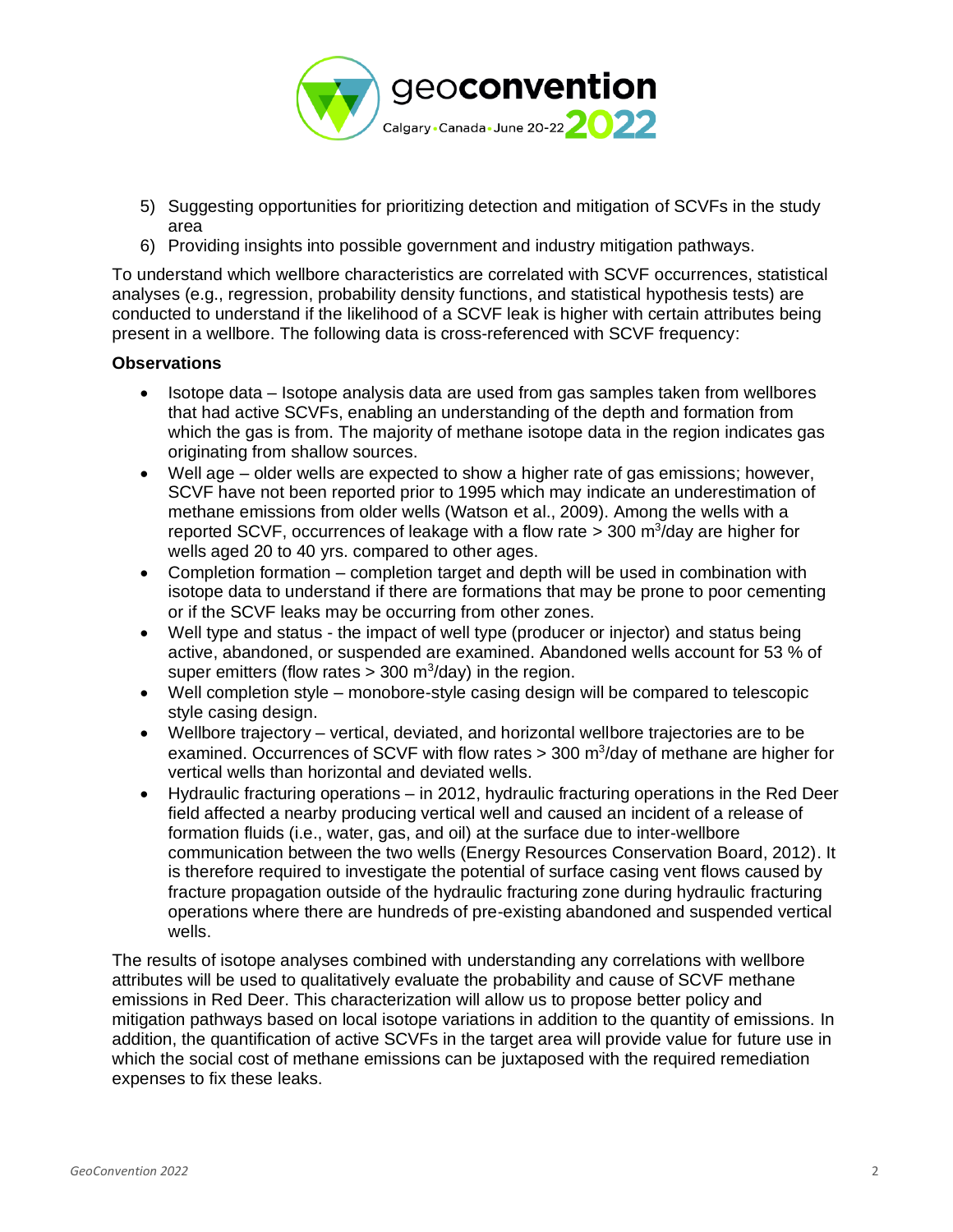

#### **Acknowledgements**

Authors are scholarship recipients of CREATE REDEVELOP Grant #386133824, a collaborative research and training experience in responsible energy development funded by NSERC. We would like to express our gratitude to our faculty advisor, Dr. Muehlenbachs for his guidance and providing data accessibility. In addition, we wish to thank Steve Saddleback and the Métis Nation of Alberta for providing valuable insight into the impacts of climate change on Indigenous communities.

### **References**

Abboud, Watson, T. L., & Ryan, M. C. (2021). Fugitive methane gas migration around Alberta's petroleum wells. Greenhouse Gases: Science and Technology, 11(1), 37–51.

Alberta Energy Regulator. (2021). Directive 087: Well Integrity Management. Retrieved February 1, 2022, from <https://static.aer.ca/prd/documents/directives/directive-087.pdf>

Energy Resources Conservation Board. (2012). Midway Energy Ltd. Hydraulic Fracturing Incident: Interwellbore Communication January 13, 2012[. https://static.aer.ca/prd/documents/reports/IR\\_20121212\\_Midway.pdf](https://static.aer.ca/prd/documents/reports/IR_20121212_Midway.pdf)

Johnson, M. R., Tyner, D. R., Conley, S., Schwietzke, S., & Zavala-Araiza, D. (2017). Comparisons of airborne measurements and inventory estimates of methane emissions in the Alberta upstream oil and gas sector. Environmental science & technology, 51(21), 13008-13017.

Lackey, G., & Rajaram, H. (2019). Modeling Gas Migration, Sustained Casing Pressure, and Surface Casing Vent Flow in Onshore Oil and Gas Wells. Water Resources Research, 55(1), 298–323.

Sahnoun, D., Schneider, J., & Sylvestre, C. (2014). Cut & cap process for surface casing vent flow repair and prevention. Society of Petroleum Engineers - Coiled Tubing and Well Intervention Conference and Exhibition 2014, March, 333–342.

Schiffner, D., Kecinski, M., & Mohapatra, S. (2021). An updated look at petroleum well leaks, ineffective policies and the social cost of methane in Canada's largest oil-producing province. Clim Change, 164(3–4), 60.

The Government of Canada. (2017). Proposed Methane Regulations. Retrieved December 10, 2021, from [http://ec.gc.ca/lcpe-cepa/default.asp?.lang=En&xml=BF68F2B3-03F9-4B3DB5A9-1D5BC0A25A21.](http://ec.gc.ca/lcpe-cepa/default.asp?.lang=En&xml=BF68F2B3-03F9-4B3DB5A9-1D5BC0A25A21)

Watson, T. L., & Bachu, S. (2009). Evaluation of the potential for gas and CO2 leakage along wellbores. SPE Drilling & Completion, 24(01), 115-126.

Wisen, J., Chesnaux, R., Werring, J., Wendling, G., Baudron, P., & Barbecot, F. (2020). A portrait of wellbore leakage in northeastern British Columbia, Canada. Proceedings of the National Academy of Sciences, 117(2), 913-922.